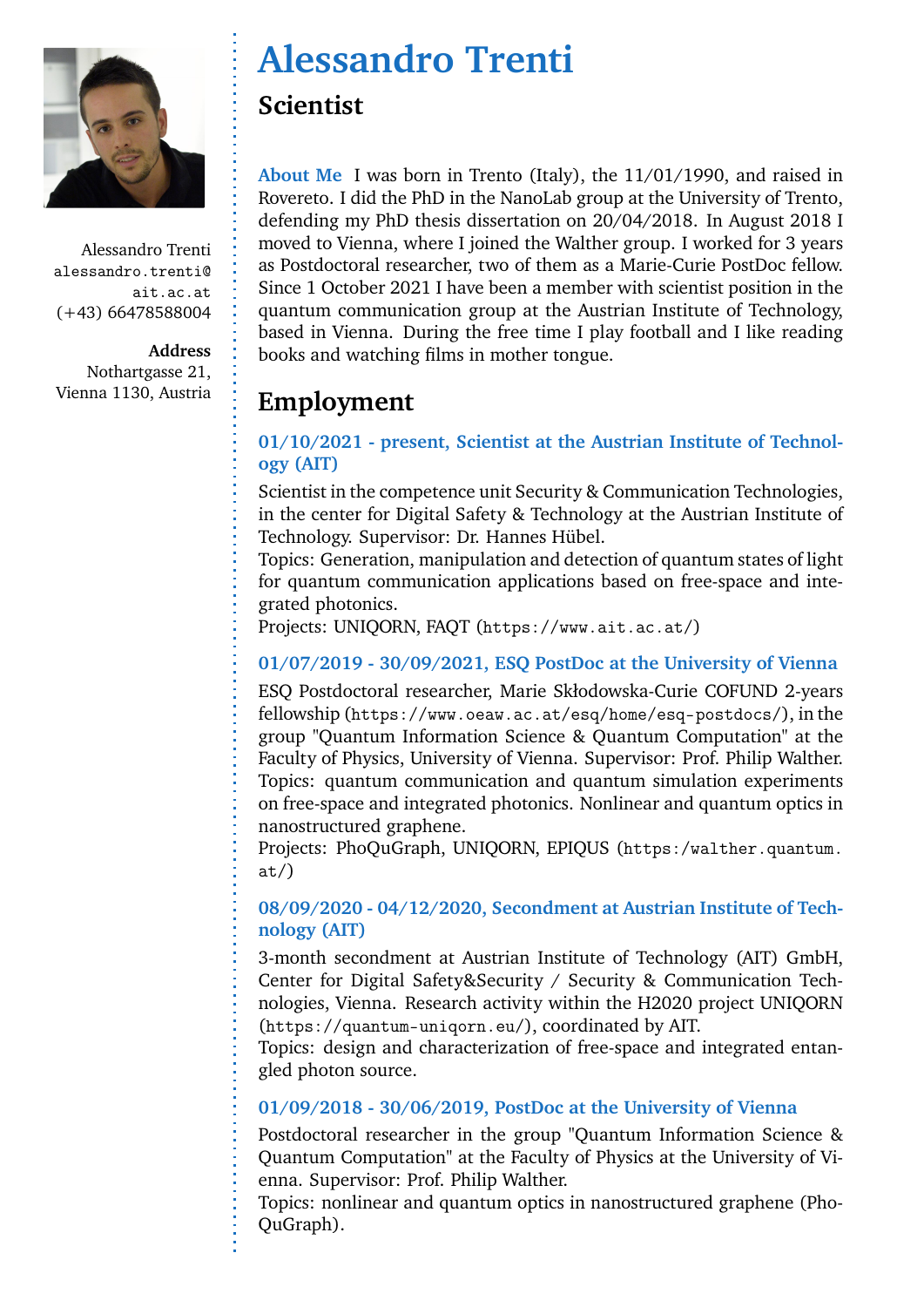

**Address**

Nothartgasse 21, Vienna 1130, Austria

### **Education**

#### **01/11/2014 - 20/04/2018, PhD at the University of Trento**

PhD student in the NanoLab group, under the supervision of Prof. Lorenzo Pavesi within the SiQuro project: http://events.unitn.it/en/siquro. Topics: nonlinear and quantum optics in free-space (bulk nonlinear crystals) and integrated experiments, with a particular focus on silicon and silicon-based materials. PhD thesis title: *Generation, manipulation and detection of NIR and MIR entangled photon pairs*.

**17/10/2012 - 22/10/2014, Master degree at the University of Trento** Master degree in Nanophotonics. Achieving qualification with the thesis: *A set-up for the generation of entangled photons via second order parametric processes*, under the supervision of Prof. Lorenzo Pavesi. Final mark: 110/110 cum laude.

List of the taken exams and related marks:

| Course                                   | Mark   |
|------------------------------------------|--------|
| Nuclear and subnuclear physics advanced  | 30L/30 |
| Statistical mechanics advanced           | 30/30  |
| Laboratory of physics advanced           | 30L/30 |
| Optoelectronics                          | 30/30  |
| Quantum optics                           | 30L/30 |
| Photonics                                | 30L/30 |
| Integrated photonics devices             | 30L/30 |
| Advanced photonics laboratory            | 29/30  |
| Physics of matter advanced               | 30L/30 |
| Quantum mechanics advanced               | 30/30  |
| Laboratory of condensed matter           | 30/30  |
| Experimental methods                     | 27/30  |
| Experimental methods in material science | 29/30  |

Related projects:

- *Photoacustic spectroscopy of molecular oxygen using diode laser in Littrow configuration*, final project for the course Laboratory of Physics Advanced;
- *Photonic crystal fibre*, final project for the course Integrated Photonics Devices;
- *Biomolecule sensors and photodetectors*, final project for the course Laboratory of Advanced Photonics;
- *Raman spectra on alanine aqueous solution* and *Homodyne experiment*, final projects for the course Laboratory of condensed matter;

**26/10/2010 - 25/09/2012, Bachelor degree at the University of Trento** Second and third year Bachelor degree in Physics. Achieving qualification with the thesis: *Collective plasma phenomena*, under the supervision of Dr. Riccardo Checchetto. Final mark: 106/110.

**23/10/2009 - 26/10/2010, University of Padova** Firts year Bachelor degree in Physics.

**13/09/2004 - 16/07/2009, Diploma at Guglielmo Marconi institute** Secondary high school scientific diploma at "Guglielmo Marconi", Rovereto (TN) Italy. Final mark: 96/100.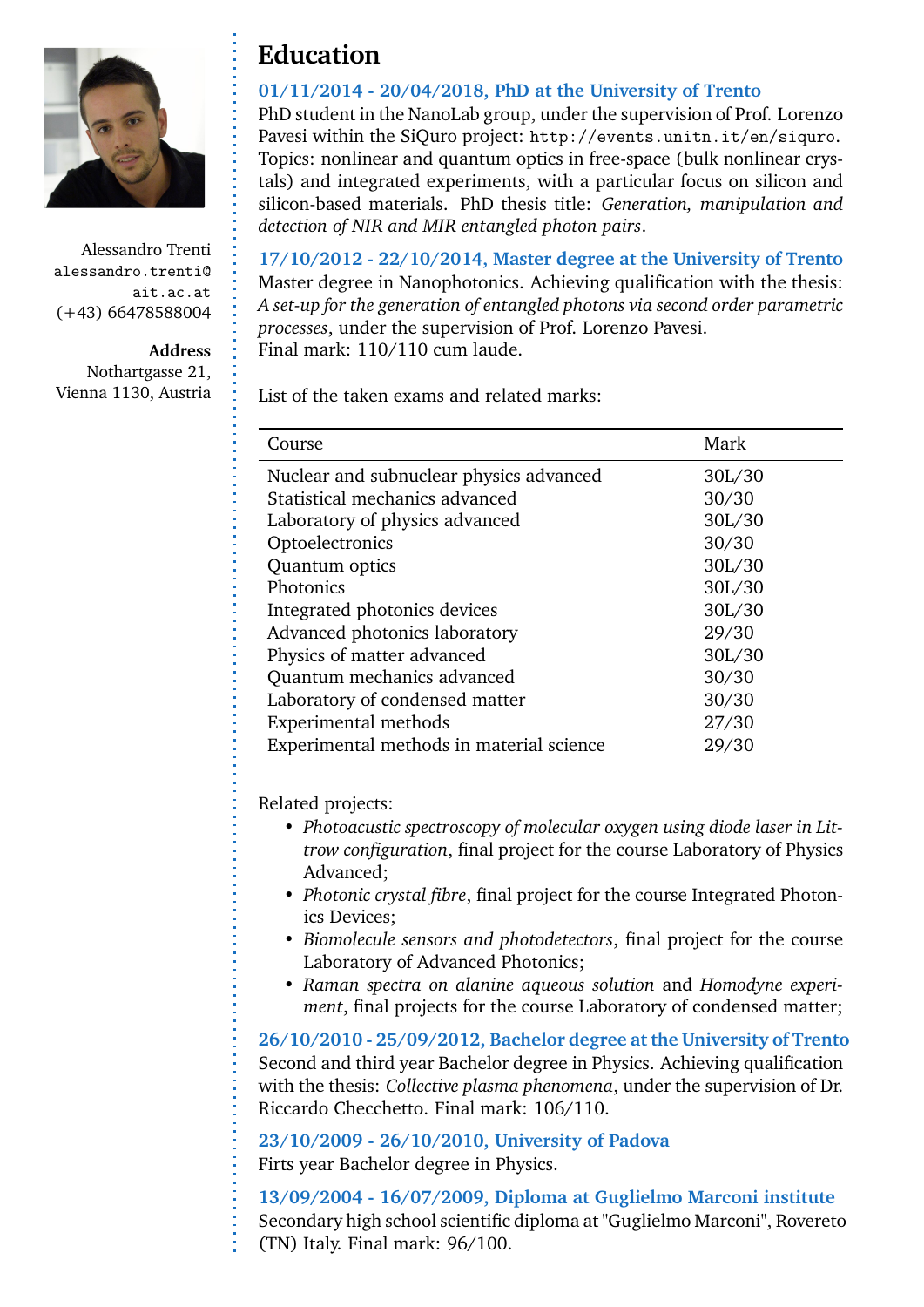

**Address** Nothartgasse 21, Vienna 1130, Austria

## **Teaching experience**

#### **01/03/2020 - 30/06/2021, Thesis supervisor**

Supervision of the thesis "Comparison of quantum states of light generated by means of parametric processes and quantum emitters", Bachelor degree in Physics at the University of Vienna.

#### **18/03/2020 - 24/06/2020, Lecturer**

Challenges in Research II - from practical work to publication, Master degree in Physics at the University of Vienna.

#### **01/10/2019 - 31/01/2020, Thesis supervisor**

Supervision of the thesis "Superconducting nanowire single photon detection", Bachelor degree in Physics at the University of Vienna.

### **26/09/2017 - 20/12/2017, Teaching assistant**

Teaching assistant of *General physics II* (electromagnetism), Bachelor degree in Physics at the University of Trento.

#### **14/09/2016 - 30/09/2017, Teaching assistant**

Teaching assistant of *General physics II* (electromagnetism), Bachelor degree in Physics at the University of Trento.

### **14/09/2015 - 30/09/2016, Teaching assistant**

Teaching assistant of *General physics II* (electromagnetism), Bachelor degree in Physics at the University of Trento.

#### **14/09/2015 - 30/09/2016, Teaching assistant**

Teaching assistant of *Laboratory of advanced photonics*, Bachelor degree in Physics at the University of Trento.

# **Publications**

- P. Namdar, P. K. Jenke, I. Alonso Calafell, A. Trenti, M. Radonjić, B. Dakić, P. Walther and L. A. Rozema, *Experimental Higher-Order Interference in a Nonlinear Triple Slit*, arXiv preprint arXiv:2112.06965 (2021).
- I. Calafell Alonso, L. A. Rozema, D. Alcaraz Iranzo, A. Trenti et al., *Giant enhancement of third-harmonic generation in graphene-metal heterostructures*, Nat. Nanotechnol., **16** (2021).
- C. Castellan, A. Trenti, C. Vecchi, A. Marchesini, M. Ghulynian, G. Pucker and L. Pavesi, *On the origin of second harmonic generation in silicon waveguides with silicon nitride cladding* , Sci. Rep., **9** 1088 (2019).
- M. Borghi, A. Trenti and L. Pavesi, *Four Wave Mixing control in a photonic molecule made by silicon microring resonators*, Sci. Rep., **9** 408 (2019).
- A. Trenti, *Generation, manipulation and detection of NIR and MIR entangled photon pairs*, PhD thesis, University of Trento (2018).
- A. Trenti, M. Borghi, S. Biasi, M. Ghulynian, F. Ramiro-Manzano, G. Pucker and L. Pavesi, *Thermo-optic coefficient and nonlinear refractive index of silicon oxynitride waveguides*, AIP Adv., **8** 025311 (2018).
- M. Borghi, C. Castellan, S. Signorini, A. Trenti and L. Pavesi, *Nonlinear silicon photonics*, J. Opt., **19** 9 (2017).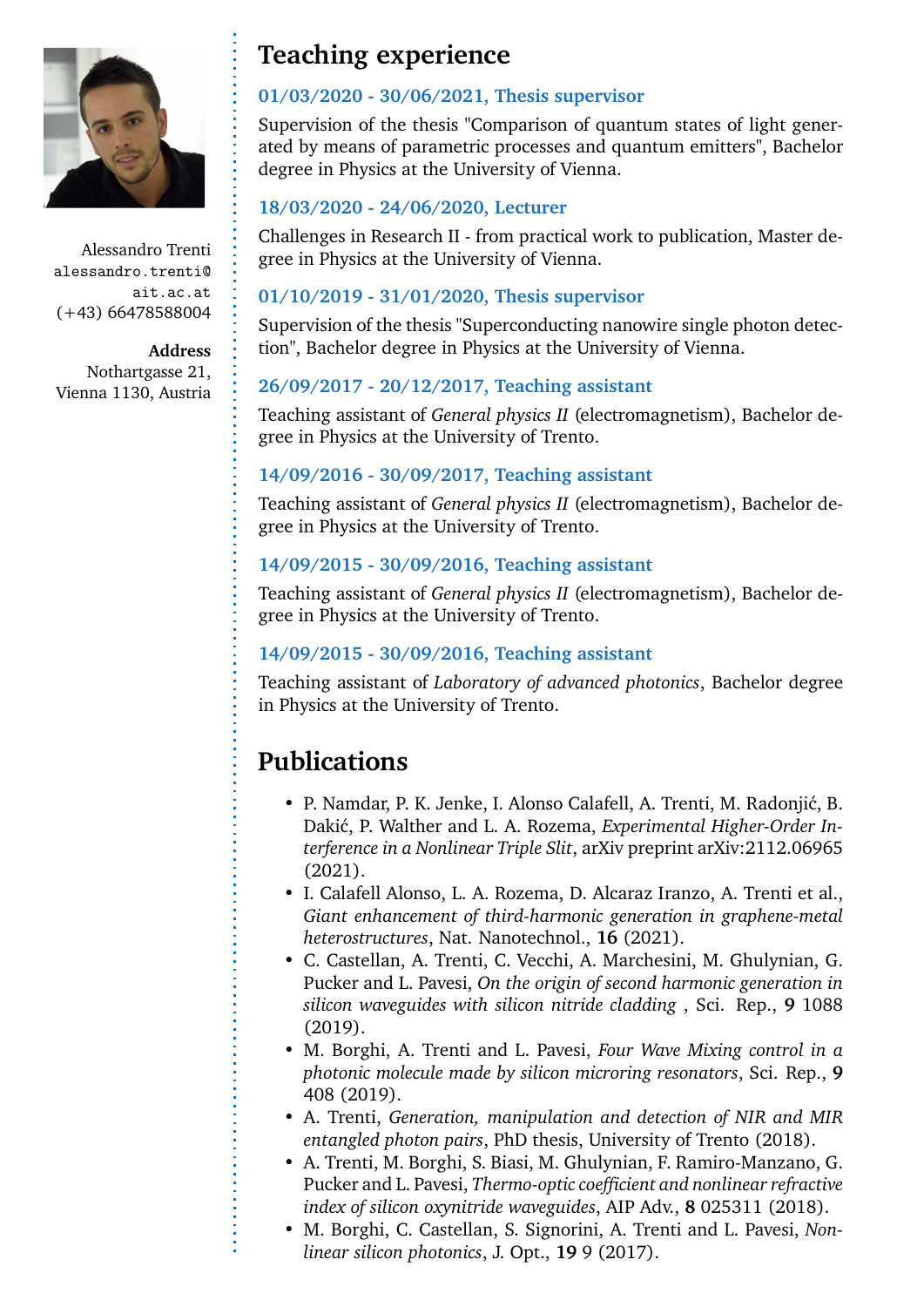

#### **Address**

Nothartgasse 21, Vienna 1130, Austria

- M. Mancinelli, A. Trenti, S. Piccione, G. Fontana, J. S. Dam, P. Tidemand-Lichtenberg, C. Pedersen and L. Pavesi, *Mid-infrared coincidence measurements on twin photons at room temperature*, Nat. Commun., **8** 15184 (2017).
- A. Trenti, M. Borghi, M. Mancinelli, H. M. Price, G. Fontana and L. Pavesi, *Quantum interference in an asymmetric Mach-Zehnder interferometer*, J. Opt., **18** 8 (2016).
- S. Piccione, M. Mancinelli, A. Trenti, G. Fontana, J. S. Dam, P. Tidemand-Lichtenberg, C.Pedersen and L. Pavesi, *Mid-infrared coincidence measurements based on intracavity frequency conversion*, SPIE Photonics West 10516, (2018).
- C. Castellan, A. Trenti, M. Mancinelli, A. Marchesini, M. Ghulinyan, G. Pucker and L. Pavesi, *From SHG to mid-infrared SPDC generation in strained silicon waveguides*, SPIE Nanoscience + Engineering 2017 10358, (2017).
- A. Trenti, M. Borghi, M. Mancinelli, H. M. Price, G. Fontana and L. Pavesi, *One and two- photon quantum interference in a Mach-Zehnder interferometer*, SPIE Photonics Europe 9894, (2016).
- F. Ramiro Manzano et al., *Microring Resonators and Silicon Photonics*, MRS Advances (2016).

### **Conferences**

#### **Annual ÖPG-SPG conference & SFB BeyondC Autumn Workshop 2021,** *Oral Presentation*

Title: *Towards broadband photon pair generation in ultrathin carbon nanotube films*, 31 August-3 September 2021.

#### **CLEO/Europe-EQEC 2021 virtual Conference,** *Oral Presentation*

Title: *Towards plasmonic-enhanced optical nonlinearities in graphene metalheterostructures*, 21-25 June 2021.

#### **2020 CLEO Virtual Conference,** *Oral Presentation*

Title: *What is the origin of second harmonic generation in strained silicon waveguides?*, 11-15 May 2020.

#### **2020, International Conference on Quantum Optics 2020,** *Poster*

Title: *Giant nonlinear optical enhancement in graphene-metal heterostructures and quantum applications*, Obergurgl 23-29 February 2020, Austria.

#### **2019, Quantum Information and Measurement (QIM) V,** *Poster*

Title: *Huge plasmon-enhanced Third Harmonic Generation with graphene nanoribbons*, Rome 4-6 April 2019, Italy.

#### **2017, Congresso Nazionale della Societá Italiana di Fisica (SIF),** *Oral Presentation*

Title: *Mid-infrared coincidence measurements on twin photons at room temperature*, Trento 11-15 September 2017, Italy.

#### **2017, CLEO/Europe-EQEC Conference,** *Oral presentation*

Title: *Towards MIR SPDC generation in strained silicon waveguides*, Munich 25-29 June 2017, Germany.

**2017, Integrated Quantum Photonics winter school (IQP2017),** *Poster* Title: *Mid-infrared coincidence measurements on twin photons at room temperature*, Folgaria 26 March-3 April 2017, Italy.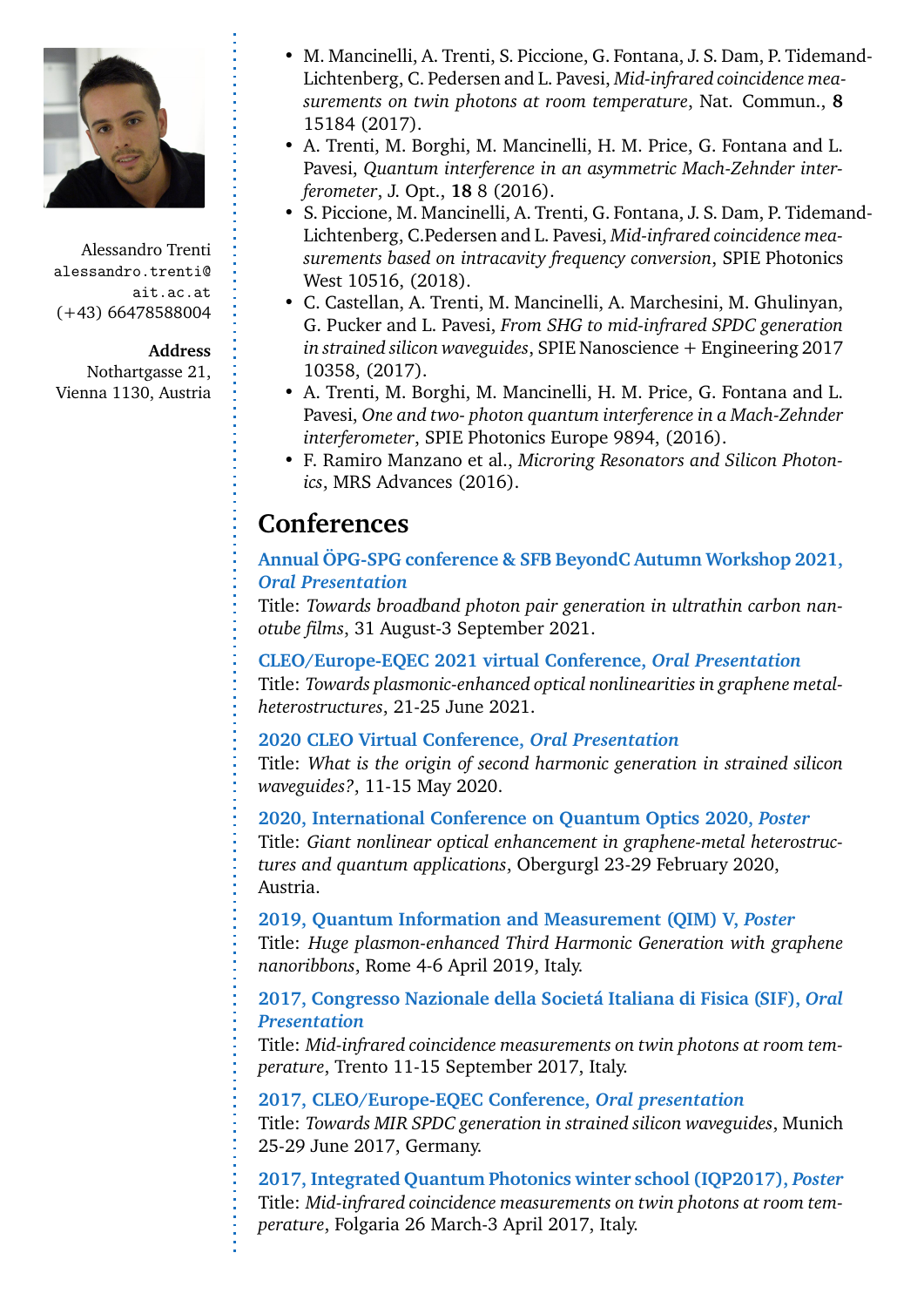

#### **Address**

Nothartgasse 21, Vienna 1130, Austria

#### **2016, SPIE Photonics Europe 2016,** *Oral presentation*

Title: *One and two photon interference in a Mach Zehnder interferometer*, Bruxelles 1-8 April 2016, Belgium

Awarded by the "Best student paper presentation" in the conference *Nonlinear optics and its applications*.

#### **2015, Fotonica 2015,** *Oral presentation*

Title: *Quantum interference effects in a Mach Zehnder interferometer*, Torino 6-8 May 2015, Italy.

**2015, Topolight 2015 winter school,** *school participant* 8th edition of the Optoelectronics and Photonics Winter School, Fai della Paganella 15-21 March 2015, Italy.

#### **2014, Introductory Course on Quantum Information summer school,** *school participant*

Organized by University of Innsbruck, the SFB project *Foundations and applications of quantum science* (FoQus) and the Institute for Quantum Optics and Quantum Information (IQOQI), Innsbruck 7-11 July 2014, Austria.

### **Computer skills**

#### **Operating system**

- Linux
- Microsoft windows

#### **Programming, scripting and markup languages**

| ○ Matlab | $\circ$ ET <sub>F</sub> X | <b>O</b> LabVIEW           |
|----------|---------------------------|----------------------------|
| ○ Comsol | $\circ$ Origin            | $\circ$ C and C++ (basics) |

### **Language skills**

#### **Italian**

Mother tongue

**English**

Fluent

#### **German**

Intermediate, B2 Zertifikat

### **Outreach & Extras**

#### **Trento SPIE student chapter officer**

- Outreach activity with the title: "Science enters into the class. Optics experiments with children to bring them closer to the scientific method". Optics related scientific experiments were demonstrated at the elementary Filzi school in Rovereto (TN), 23-24 May 2018;
- Organization of the workshop "Photonics as a key enabling technology", Trento 17/11/2017;
- Participation to the SPIE Student Chapter Leadership Workshop, Munich 24/06/2017;
- Organization of the event "Day of Photonics", Trento 27/10/2016. Oral presentation, demo & hands-on (optical cloacking, peppers ghost, total internal reflection...) for the city community.